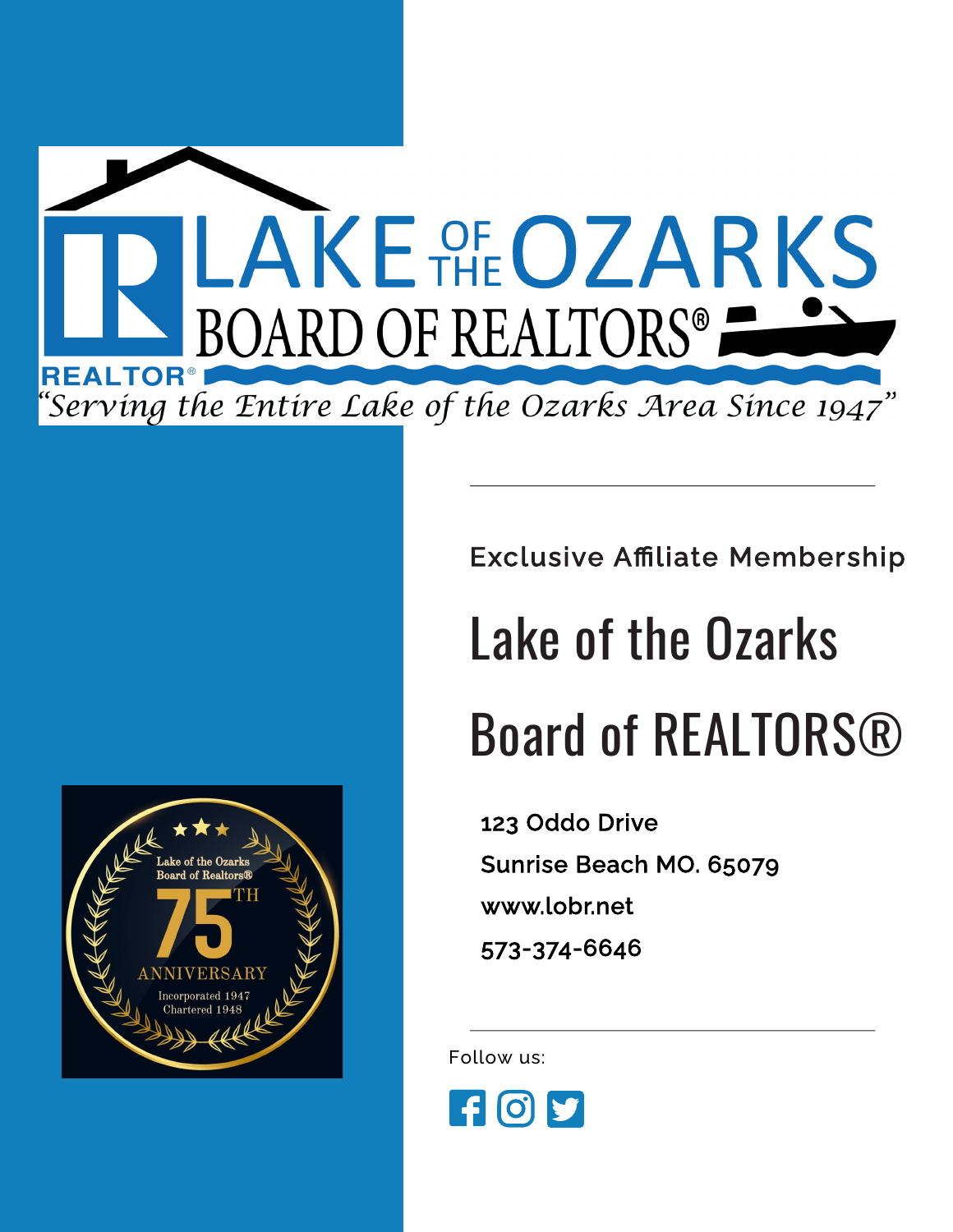## Who We | Are



The Lake of the Ozarks Board of REALTORS® (LOBR) is a trade association that includes over 370 REALTOR® and Multiple Listing Service members. The Board was incorporated in the State of Missouri in 1947 and chartered by the National Association of REALTORS® in 1948. LOBR unites those engaged in the real estate profession and advocates for the rights of homeownership. LOBR promotes the high standards of conduct expressed in the Code of Ethics of the National Association of Realtors® and the Missouri REALTORS®.

#### *I AM A REALTOR® I Pledge Myself*

*To strive to be honorable and to abide by the Golden Rule;*

*To strive to serve well my community, and through it, my country;*

*To abide by the REALTORS® Code of Ethics and to strive to conform my conduct to its aspirational ideals;*

*To act honestly in all real estate dealings;*

*To protect the individual right of real estate ownership and to widen the opportunity to enjoy it;*

*To seek better to represent my clients by building my knowledge and competence.*



#### **Our Vision**

"A Rising Tide Lifts All Boats" Building a Strong Local Network of Resources for Our REALTOR® Members and Our Affiliate Members.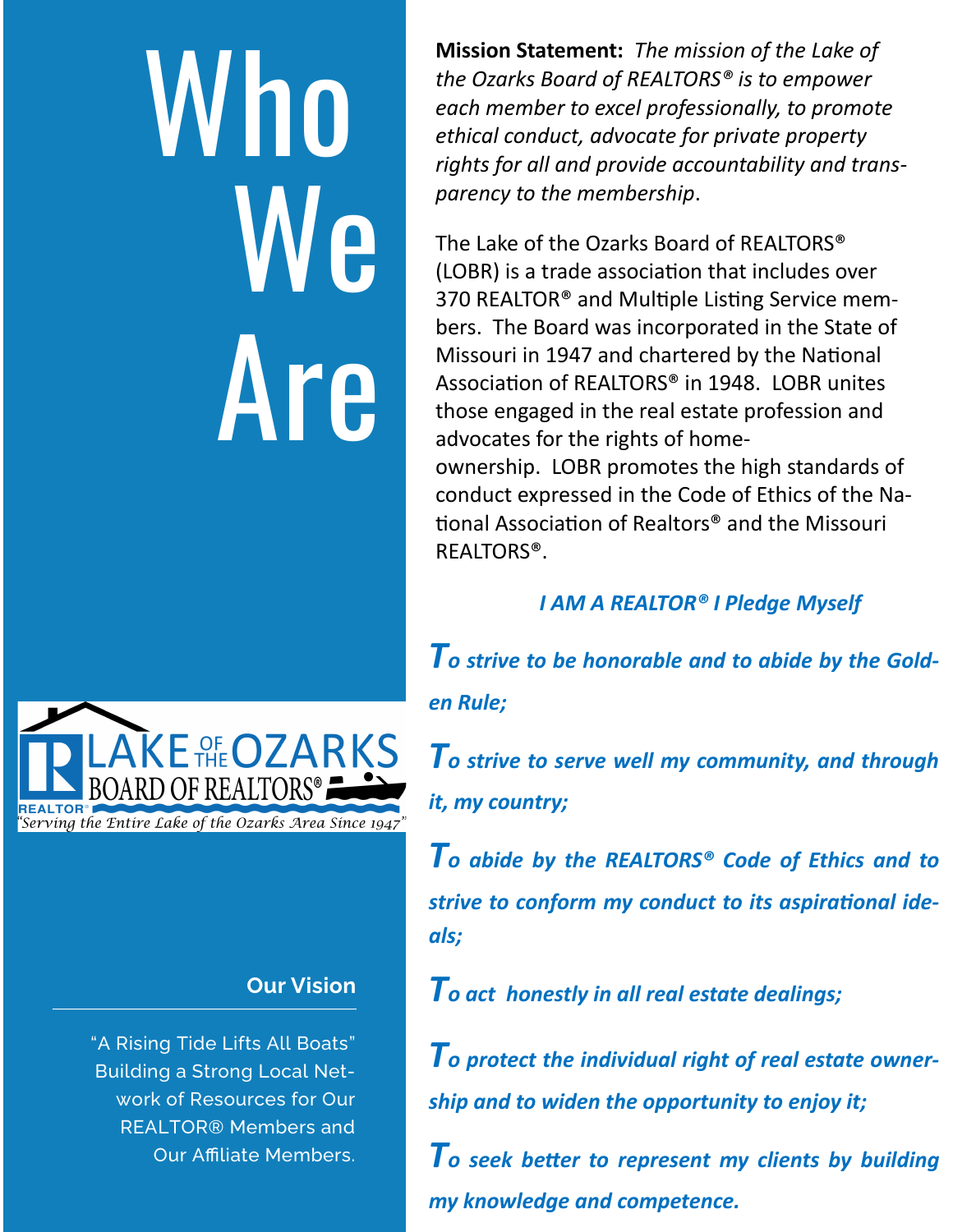| <b>Why Become</b><br>an Affiliate<br><b>Member?</b>                                                             | <b>EXCLUSIVE ANNUAL</b><br><b>Membership Provides</b><br><b>Extreme Value</b><br>for 12 MONTHS                                               |
|-----------------------------------------------------------------------------------------------------------------|----------------------------------------------------------------------------------------------------------------------------------------------|
| We Market to<br><b>Our Members &amp;</b><br>the Public on<br><b>Your Behalf</b>                                 | REALTOR®<br>370<br><b>MEMBERS</b><br><b>Clients Served</b><br><b>1000's</b><br>by Membership                                                 |
| <b>Paid GOOGLE Searches</b><br><b>New Website Search</b><br><b>Smart Phone Apps</b><br><b>Bi-Annual SP Book</b> | <b>FREE EXCLUSIVE LISTING by</b><br>Membership Level on our Public<br><b>Facing and Promoted New Web</b><br><b>Search Portal on LOBR NET</b> |
| LOBR's<br>Commitment<br>to "Refer to<br>Our Affiliates"<br>through our                                          | <b>Connect Your Business with</b><br><b>Our Association and Our 75</b><br><b>Year History of Service to</b><br>the Lake Ozark Area           |

Membership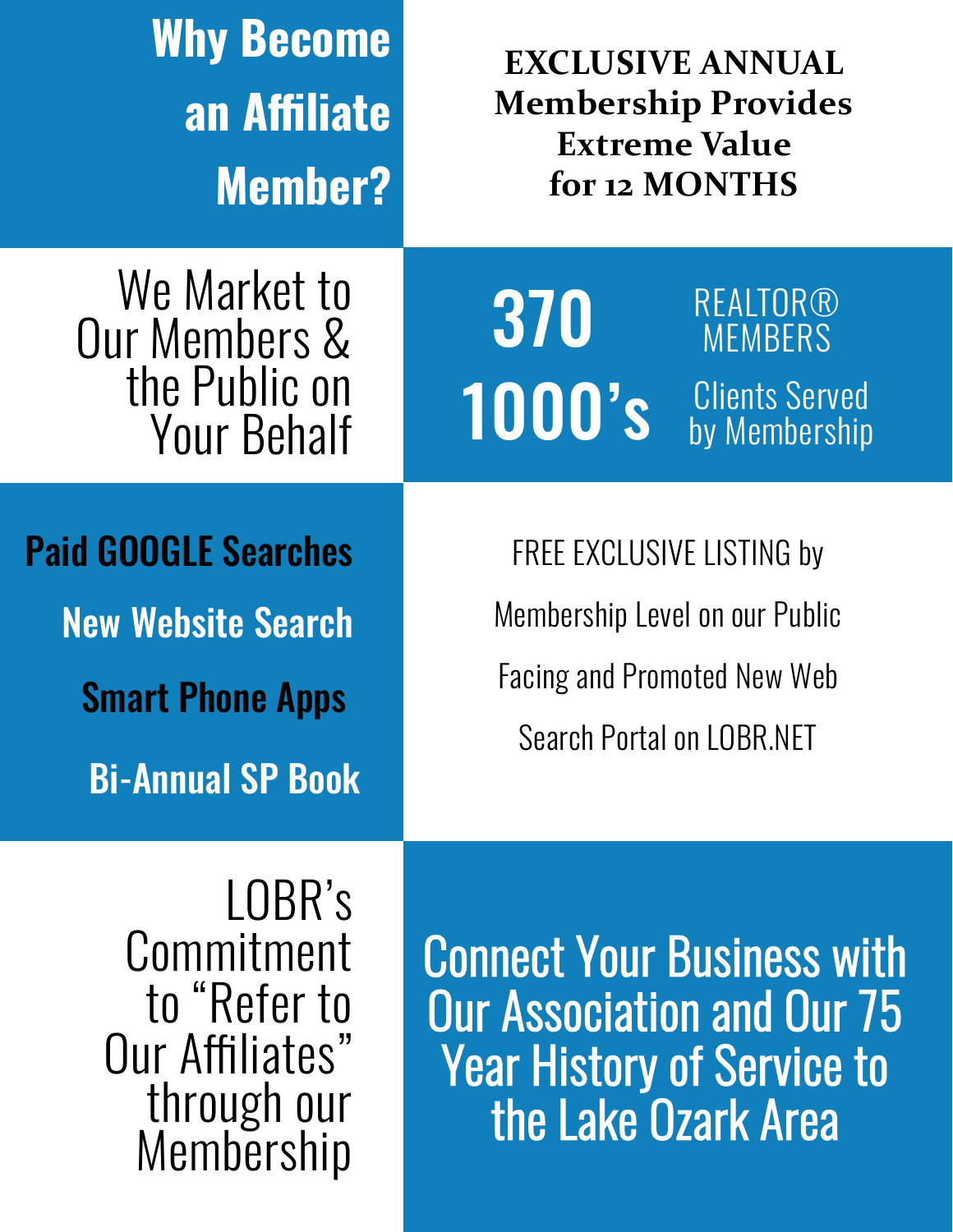# Members

### EXCLUSIVE MEMBERSHIP

Retain Rights and Privileges of Membership

Investing in Our **Community by** Supporting Local Business

Be a part of the Lake Industry with 1.5 Billion Dollar in Home & Property Sales\*

> \* 2021 Lake of the Ozarks area reported sale figures, homes & property.

#### **Requirements for Affiliate Membership**

- Locally Owned and Operated
- Must Live in or Be an Active Member of the Community
- Minimum 2 Years in Business
- Recommendation from REALTOR® Member or Immediate Circle Required

LOBR Affiliate Membership Requires a business to be Locally Owned and Operated. Locally is anywhere within LOBR's territory as assigned by National Association of REALTORS® and Operated by either an owner or manager/partner or CEO.

LOBR Affiliate Membership Requires that the owner or management live in and serve the local community, through charitable contributions, volunteering for or finically supporting, local charities,.

LOBR Affiliate Membership Requires the joining business will have been open and operating for at least 2 years.

**LOBR Affiliate Membership Requires the applying business have the Recommendation of a REALTOR® Member or their immediate circle.**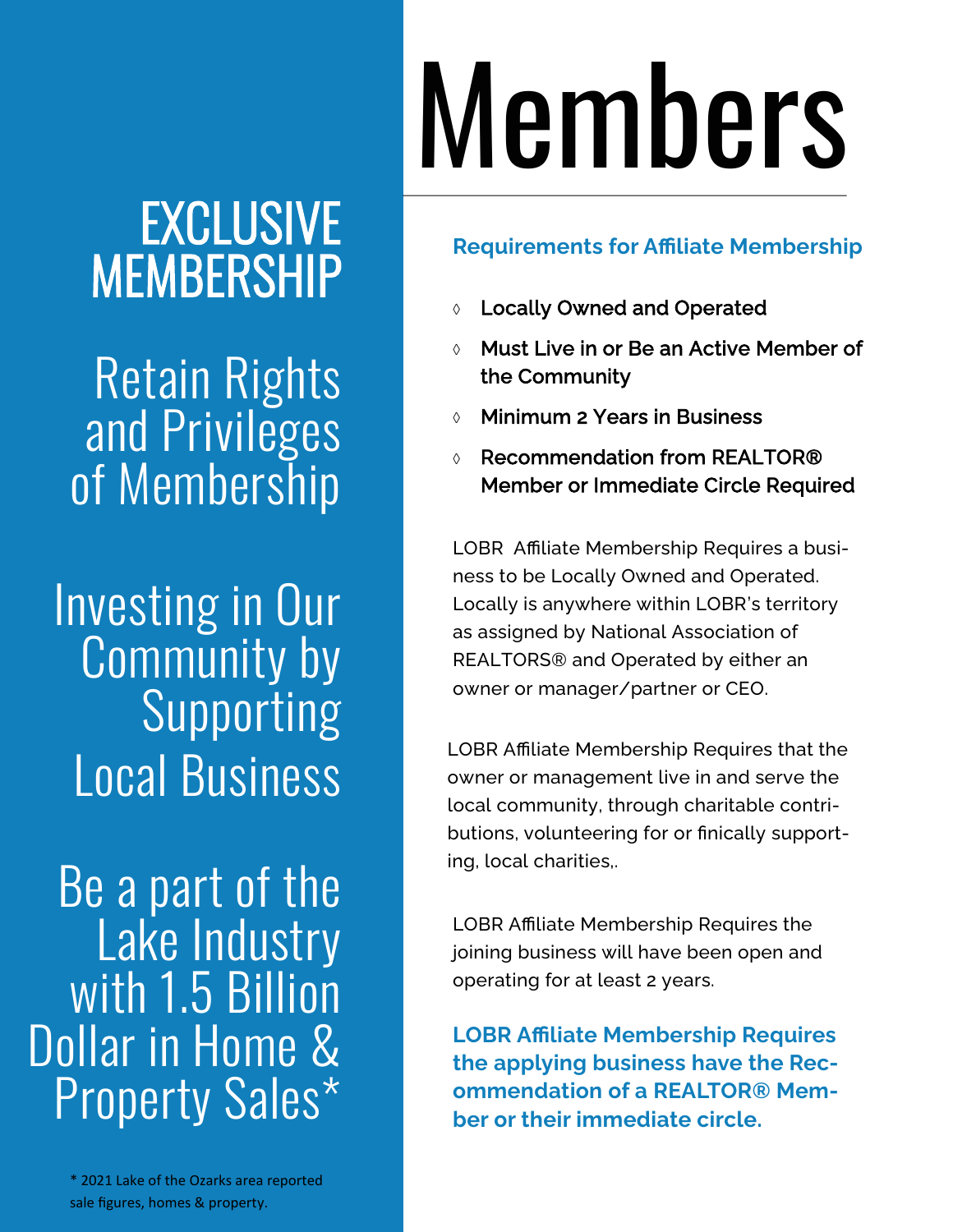

### You're Invited to Attend Meeting & Events

### Network with **REALTORS®** and Affiliates

"A Rising Tide Lifts All Boats"

As an Affiliate member, you are invited to attend all of our regular Membership meetings, events and Education Sessions,. You may participate in our Affiliate Night Round table or sit on a LOBR Committee. Your level of participation depends on your needs., your role depends on your participation. A Must Attend is Our "Annual Affiliate Celebration Night." It's a can't miss event!

As an Affiliate member you will have numerous opportunities to network with our REALTOR® and Affiliate Membership. Make new contacts and reengage old friends.. TOGETHER we are stronger and TOGETHER we can be more PROFITABLE.

As the Real Estate Industry has exploded at the Lake, LOBR adapted a business practice of working with Local businesses and whenever possible, doing business directly with our Affiliates. TOGETHER everyone wins.